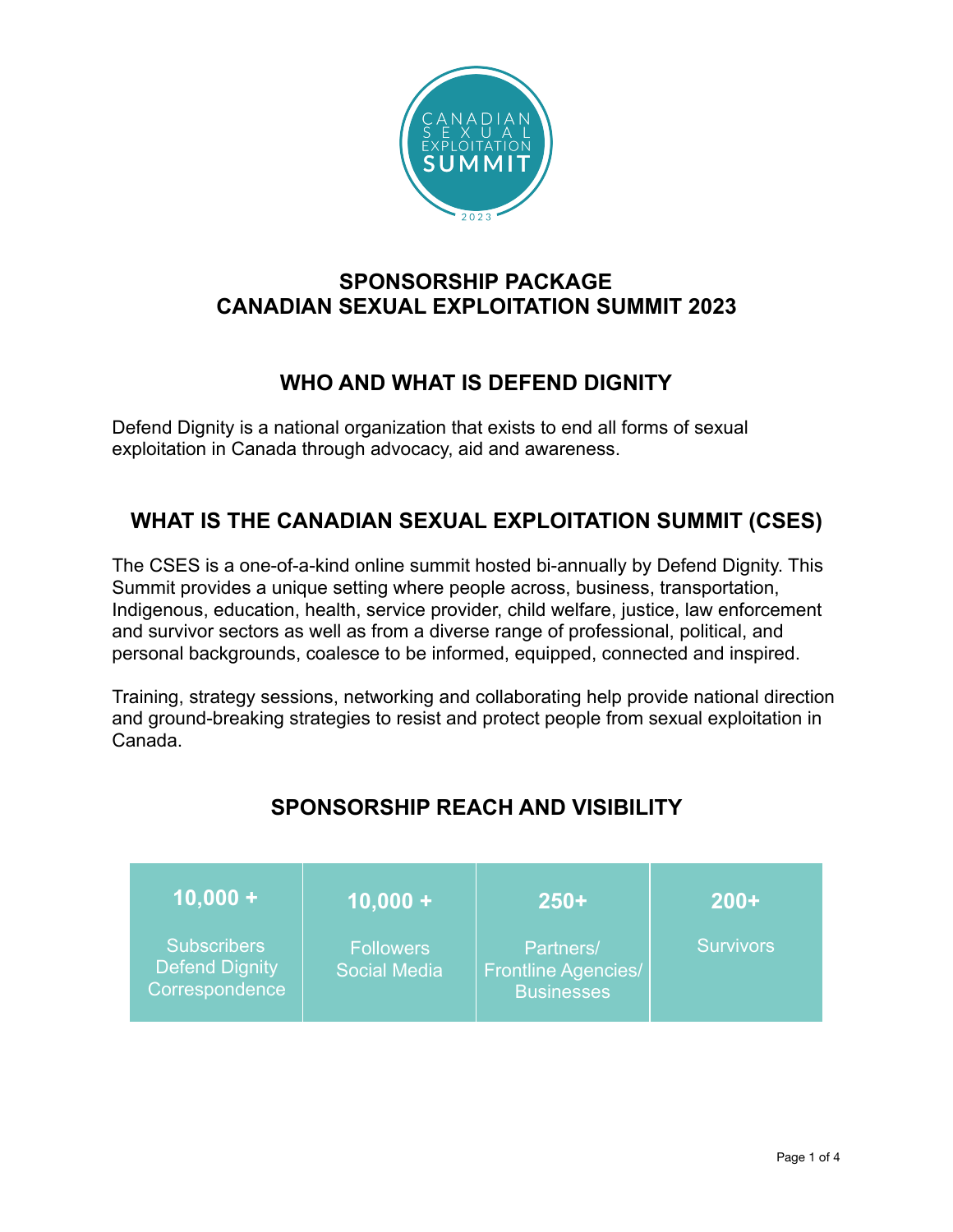# **2023 SPONSORSHIP OPPORTUNITIES**



| Complimentary Summit Registrations & Lifetime Access to All Summit<br>Recordings                                                                                                    |  |  |  |
|-------------------------------------------------------------------------------------------------------------------------------------------------------------------------------------|--|--|--|
| Sponsor Interactive Banner on Home Landing Page - Whova App (event app<br>used by all attendees)                                                                                    |  |  |  |
| Brand Recognition & Link on Sponsor Page - Whova App                                                                                                                                |  |  |  |
| Brand Recognition & Link on Summit Website                                                                                                                                          |  |  |  |
| Company Intro & Description in Pre-Summit Promo Emails (1500+ recipients)                                                                                                           |  |  |  |
| Company Highlight on Social Media Platforms (YouTube, Instagram, Twitter and<br>Facebook, 10,000 + Followers)                                                                       |  |  |  |
| Social Media Personalized Company Endorsement Within Four Weeks After the<br>Event                                                                                                  |  |  |  |
| Thank You Post on National Defend Dignity Social Media Accounts With Tags<br>for All Sponsors After the Summit                                                                      |  |  |  |
| <b>Mention in Press Advisories</b>                                                                                                                                                  |  |  |  |
| Company Promo Video Posted on Whova App                                                                                                                                             |  |  |  |
| Two Joint Promotional Opportunities with Defend Dignity on Social Media (up<br>to six months after the Summit), organize giveaway or promote discount<br>coupon provided by sponsor |  |  |  |
| Workshop - if applicable                                                                                                                                                            |  |  |  |

\*All funds from General Sponsorship levels will be allocated to designated areas for the CSES at Defend Dignity's discretion. See next page for specific Sponsorship opportunities available.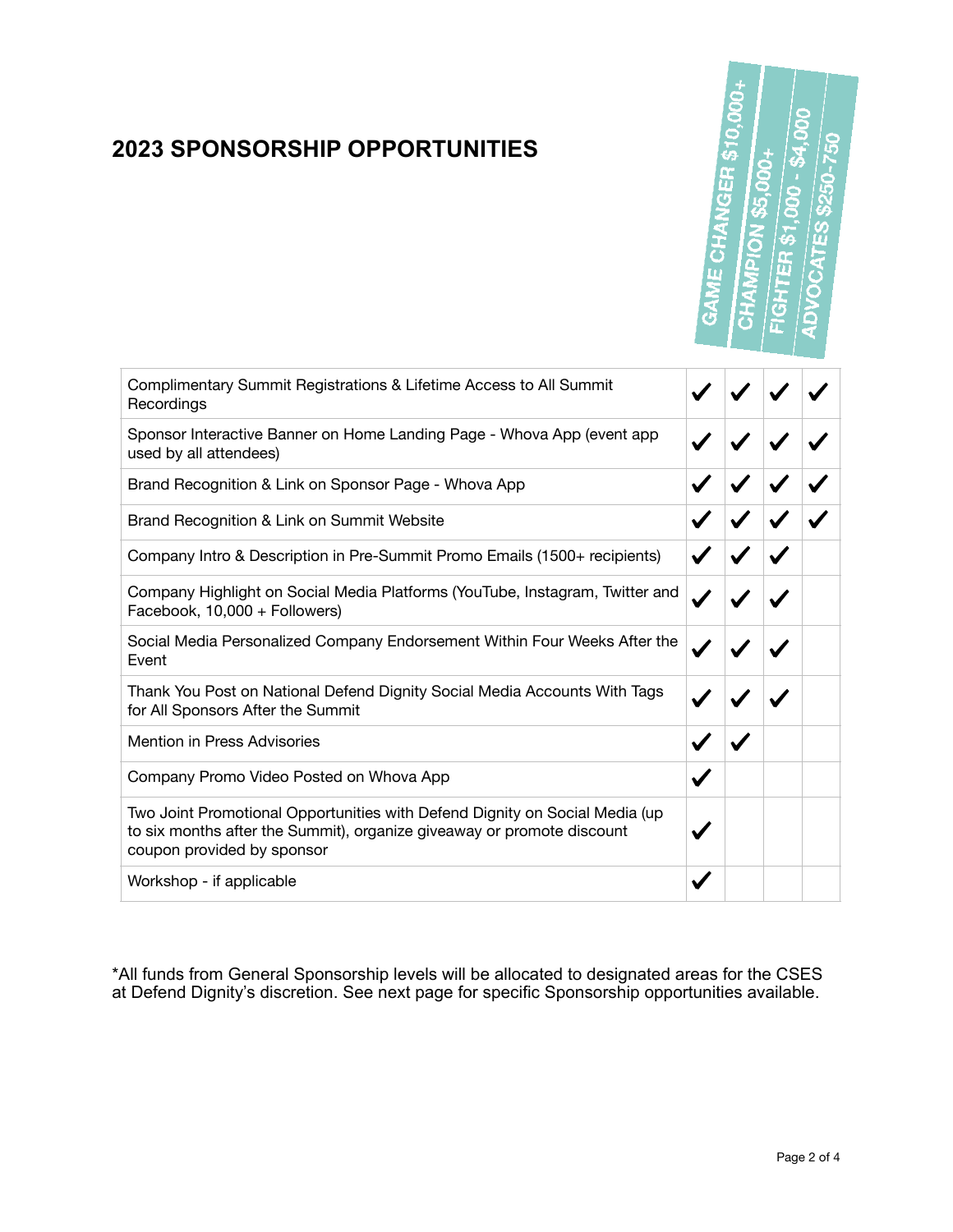## **2023 CANADIAN SEXUAL EXPLOITATION SUMMIT**

# **SPECIFIC SPONSORSHIP PACKAGES:**

#### **CSES VIDEO PRODUCTION [\$10,000]**

- Create a megaphone for the movement and expand the benefits of the Summit 10 times over!
- Underwrite the cost of a professional videographer to edit videos of each prerecorded presentation.
- Brand recognition on each of the videos
- Brand recognition on social media, CSES website and home page banner on Whova App.

#### **SURVIVOR RECOGNITION GIFT [\$5,000]**

- Sponsor or donate in kind E gift cards to be gifted to over 150 special survivors.
- Receive a special recognition and an opportunity to include a note of encouragement to survivors.
- Receive brand recognition on banner of homepage of Whova App.
- Brand recognition on social media platforms and CSES website.

#### **MULTI MEDIA FILM NIGHTS [\$500]**

- Underwrite the cost to stream the latest films & trailers, the best medium today for changing hearts and minds.
- Brand recognition on banner of homepage on Whova App, social media platforms and CSES website.

#### **SUMMIT SPEAKERS [\$10,000]**

- Underwrite honorarium for leading authorities & expert presenters.
- Brand recognition on banner of homepage and speaker pages on Whova App.
- Brand recognition on social media platforms and CSES website.

#### **ACTION CENTER [\$1000]**

- Sponsor The Action Center, where attendees e-sign petitions, send emails, and complete social media campaigns.
- Actions like those that will be present at the virtual Action Center have proven successful at getting corporations and public figures to change policies and stop facilitating sexual exploitation.
- Receive brand recognition on Action Centre page, logo on Whova App, social media platforms and CSES website.